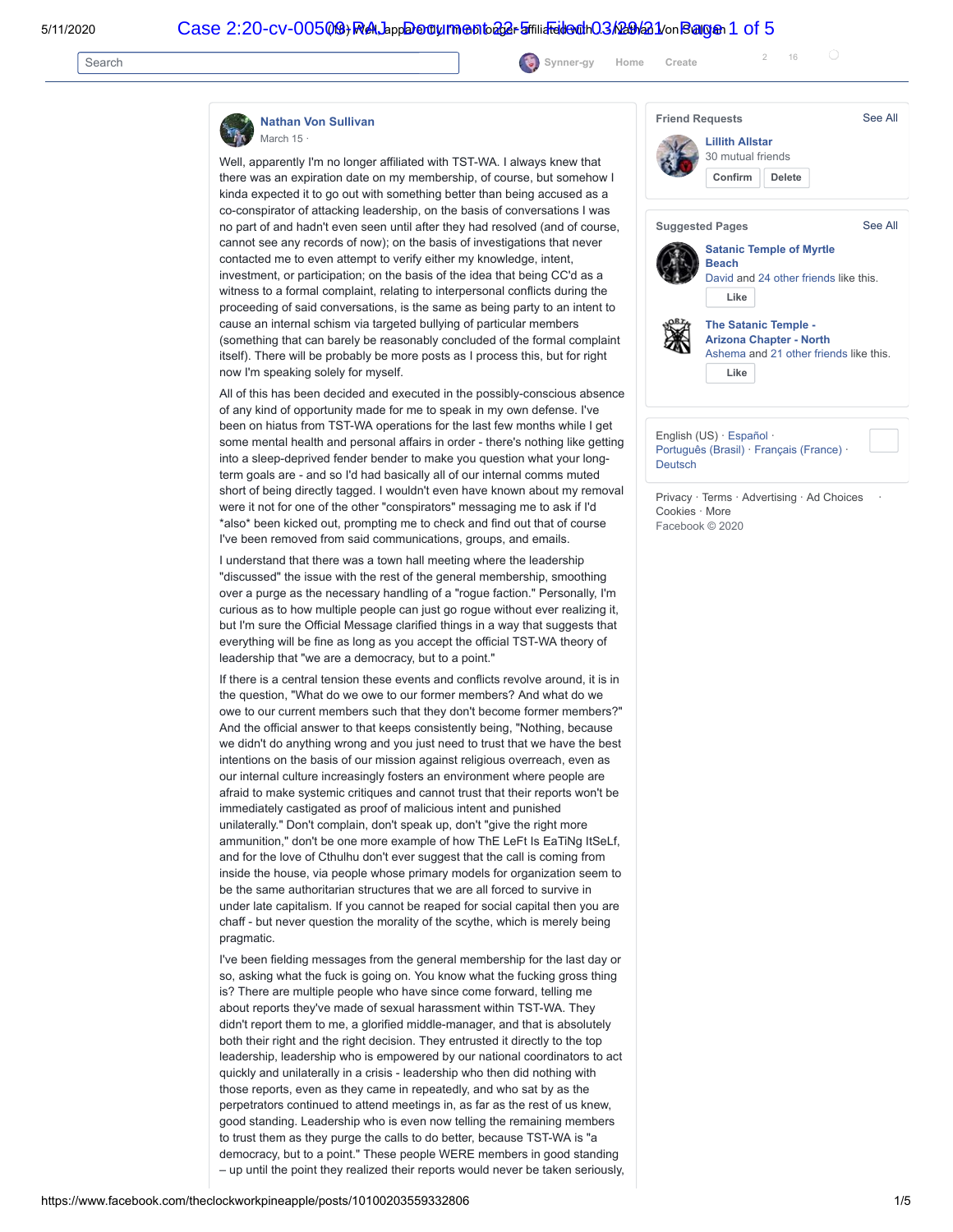|        |                                                                                                                                                                                                                                                                                                                                                                                                                                                                                                                                                                                                                                                                                                                                                                                                                                                                       |        | 16<br>$\overline{2}$ |
|--------|-----------------------------------------------------------------------------------------------------------------------------------------------------------------------------------------------------------------------------------------------------------------------------------------------------------------------------------------------------------------------------------------------------------------------------------------------------------------------------------------------------------------------------------------------------------------------------------------------------------------------------------------------------------------------------------------------------------------------------------------------------------------------------------------------------------------------------------------------------------------------|--------|----------------------|
| Search | Synner-gy<br>Home                                                                                                                                                                                                                                                                                                                                                                                                                                                                                                                                                                                                                                                                                                                                                                                                                                                     | Create |                      |
|        | of the Second, nor the nobility of action and thought of the Seventh.<br>TST-WA is and has always been a volunteer organization, but that means<br>leadership must be MORE sensitive to the morale and the lived experience                                                                                                                                                                                                                                                                                                                                                                                                                                                                                                                                                                                                                                           |        |                      |
|        | of both its current and former membership, more willing to err on the side of<br>making amends - not less. Which of the tenets, exactly, would be violated by<br>doing so? How is the grand mission against arbitrary authority compromised<br>by an internal culture that gives the benefit of the doubt to someone who is<br>already marginalized by society in so many other contexts? One of the<br>guiding principles of Satanism is that religion and morality do not occur in a<br>vacuum that only opens from the top – you will forget this at your peril.                                                                                                                                                                                                                                                                                                   |        |                      |
|        | I will not be appealing my removal. I will not aid in facilitating a half-assed<br>coverup that has the end result of normalizing a power structure that has<br>made a habit of shooting first and then telling the victims that they're free to<br>ask questions later, maybe. This purge was not a mistake whose harm<br>needs to merely be resolved. This was a statement of intent, a statement of<br>what social arrangement is considered normal by those in power, and what<br>will be done to defend it – and what will be ignored in the process of<br>defending it. And supposing that I "won" the appeal and cleared my name,<br>we all know exactly that the price of returning would be the expectation of<br>silence about what happened, how it happened, and most importantly,<br>whether the environment that exists might cause it to happen again. |        |                      |
|        | Another of the guiding principles that drives Satanic activism is the idea that<br>silence is consent. And I, being a Satanist, do not consent.                                                                                                                                                                                                                                                                                                                                                                                                                                                                                                                                                                                                                                                                                                                       |        |                      |
|        | "For the master's tools will never dismantle the master's house. They may<br>allow us to beat him temporarily at his own game, but they will never enable<br>us to bring about genuine change."<br>- Audre Lorde                                                                                                                                                                                                                                                                                                                                                                                                                                                                                                                                                                                                                                                      |        |                      |
|        | Phoenix Knormalle, Verona Cruz and 50 others 42 Comments 1 Share                                                                                                                                                                                                                                                                                                                                                                                                                                                                                                                                                                                                                                                                                                                                                                                                      |        |                      |
|        | Like<br>Comment                                                                                                                                                                                                                                                                                                                                                                                                                                                                                                                                                                                                                                                                                                                                                                                                                                                       |        |                      |
|        | Nathan Von Sullivan Addendum: I've been informed that the party<br>line is now no longer "we're a democracy, but to a point," but rather<br>seems to alternate between "TST never was and never will be a<br>democracy" and "technically our chapter is the most democratic<br>one."                                                                                                                                                                                                                                                                                                                                                                                                                                                                                                                                                                                  |        |                      |
|        | Imao do words even mean anything                                                                                                                                                                                                                                                                                                                                                                                                                                                                                                                                                                                                                                                                                                                                                                                                                                      |        |                      |
|        | 7)<br>Like $\cdot$ Reply $\cdot$ 8w                                                                                                                                                                                                                                                                                                                                                                                                                                                                                                                                                                                                                                                                                                                                                                                                                                   |        |                      |
|        | A David Johnson Nathan: It's definitely not a dictatorship<br>unaccountable to membership, and I understand the error of<br>my ways and the hurtfulness of that statement now.<br>4                                                                                                                                                                                                                                                                                                                                                                                                                                                                                                                                                                                                                                                                                   |        |                      |
|        | Like $\cdot$ Reply $\cdot$ 8w                                                                                                                                                                                                                                                                                                                                                                                                                                                                                                                                                                                                                                                                                                                                                                                                                                         |        |                      |
|        | Nathan Von Sullivan ThAt Is An InSuLt<br>$\mathbf{v}_{\mathrm{in}}$<br>2<br>Like $\cdot$ Reply $\cdot$ 8w                                                                                                                                                                                                                                                                                                                                                                                                                                                                                                                                                                                                                                                                                                                                                             |        |                      |
|        | A David Johnson Nathan Von Sullivan<br>L.                                                                                                                                                                                                                                                                                                                                                                                                                                                                                                                                                                                                                                                                                                                                                                                                                             |        |                      |
|        | <b>TENOR</b>                                                                                                                                                                                                                                                                                                                                                                                                                                                                                                                                                                                                                                                                                                                                                                                                                                                          |        |                      |
|        | 2                                                                                                                                                                                                                                                                                                                                                                                                                                                                                                                                                                                                                                                                                                                                                                                                                                                                     |        |                      |
|        | Like · Reply · 8w                                                                                                                                                                                                                                                                                                                                                                                                                                                                                                                                                                                                                                                                                                                                                                                                                                                     |        |                      |
|        | Write a reply                                                                                                                                                                                                                                                                                                                                                                                                                                                                                                                                                                                                                                                                                                                                                                                                                                                         |        |                      |

https://www.facebook.com/theclockworkpineapple/posts/10100203559332806 2/5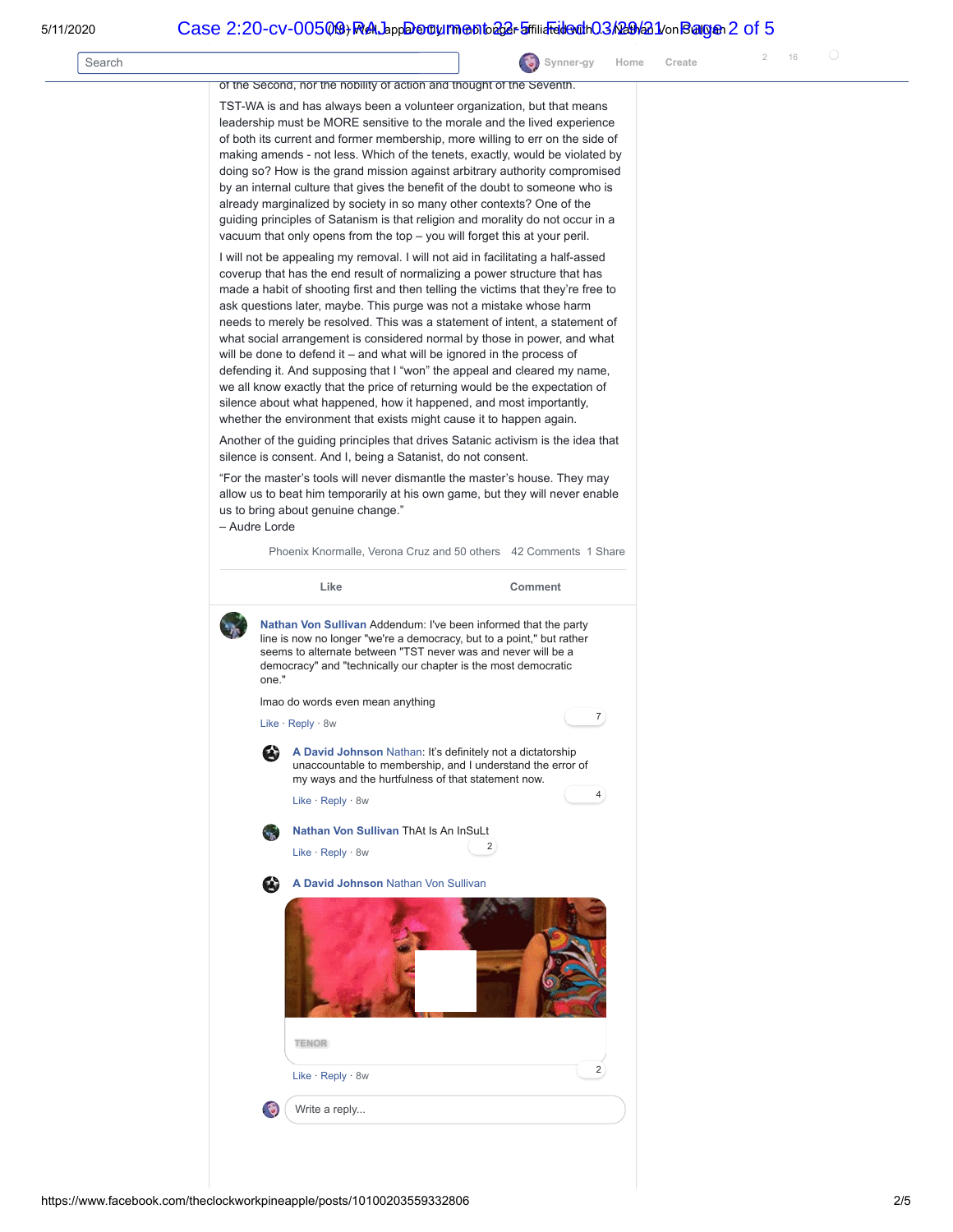## 5/11/2020 (18) Well, apparently I'm no longer affiliated with... - Nathan Von Sullivan Case 2:20-cv-00509-RAJ Document 22-5 Filed 03/29/21 Page 3 of 5

| Search |                                                                                                                                                                                                                                                                                               | G<br>Synner-gy<br>Home | Create | $\bigcirc$<br>16<br>$\overline{2}$ |
|--------|-----------------------------------------------------------------------------------------------------------------------------------------------------------------------------------------------------------------------------------------------------------------------------------------------|------------------------|--------|------------------------------------|
|        | whole TST mess too.                                                                                                                                                                                                                                                                           |                        |        |                                    |
|        | Like · Reply · 8w                                                                                                                                                                                                                                                                             | $\mathbf{Z}$           |        |                                    |
|        | Sabrina Bratsch replied · 2 Replies                                                                                                                                                                                                                                                           |                        |        |                                    |
|        | Wylie Duffy It is so hard to read and hear constant and worsening<br>lies about oneself when you know you can't defend yourself. I'd even<br>venture to say it's slightly worse when you have a few screenshots<br>(or 286) that vindicate you and disprove every single one of<br>t See More | 6                      |        |                                    |
|        | Like · Reply · 8w · Edited                                                                                                                                                                                                                                                                    |                        |        |                                    |
|        | Jim Kirk<br><b>TENOR</b>                                                                                                                                                                                                                                                                      |                        |        |                                    |
|        | Like · Reply · 8w                                                                                                                                                                                                                                                                             | 3                      |        |                                    |
|        | <b>Lucille Ferrin</b>                                                                                                                                                                                                                                                                         |                        |        |                                    |
|        |                                                                                                                                                                                                                                                                                               |                        |        |                                    |
|        | $\mathbf{2}$<br>Like · Reply · 8w                                                                                                                                                                                                                                                             |                        |        |                                    |
|        | Kitty Piersing This sounds oddly familiar<br>happened, though.                                                                                                                                                                                                                                | I'm sorry this         |        |                                    |
|        | Like · Reply · 8w                                                                                                                                                                                                                                                                             | $\left( 4\right)$      |        |                                    |
|        | Kitty Piersing replied · 2 Replies                                                                                                                                                                                                                                                            |                        |        |                                    |
|        | <b>Martin Bleeblespoot Rosenberg Welp</b><br>Time to found your own<br>4<br>Like · Reply · 8w<br>Nathan Von Sullivan three steps ahead of you<br>Like · Reply · 8w                                                                                                                            | $\mathbf{2}$           |        |                                    |
|        | <b>Martin Bleeblespoot Rosenberg</b><br>酥                                                                                                                                                                                                                                                     |                        |        |                                    |
|        |                                                                                                                                                                                                                                                                                               |                        |        |                                    |
|        | <b>TENOR</b>                                                                                                                                                                                                                                                                                  |                        |        |                                    |
|        | Like · Reply · 8w                                                                                                                                                                                                                                                                             | 1                      |        |                                    |
|        | Nathan Von Sullivan we have a meme page here that we<br>$\mathcal{L}_{\text{max}}$<br>stole from TST:<br>Evergreen Memes for Queer Satanic Fiends                                                                                                                                             |                        |        |                                    |
|        | and a small group of regional satanists that we're using as a<br>sort of safe space and social club. I imagine i'll be setting up<br>another Discord for us too                                                                                                                               |                        |        |                                    |
|        | Like · Reply · 8w                                                                                                                                                                                                                                                                             | 4                      |        |                                    |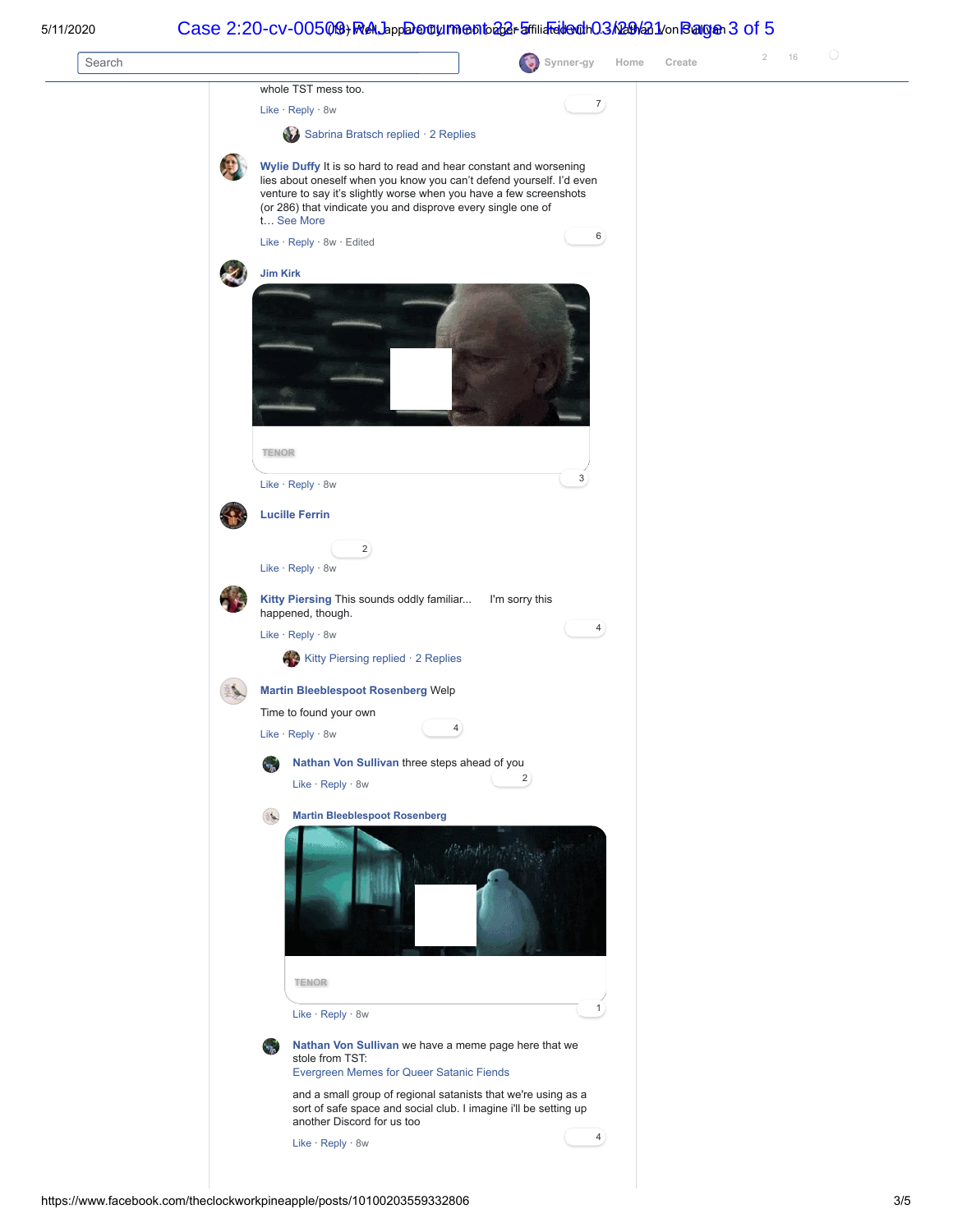### 5/11/2020 (18) Well, apparently I'm no longer affiliated with... - Nathan Von Sullivan Case 2:20-cv-00509-RAJ Document 22-5 Filed 03/29/21 Page 4 of 5

| The Satanic Temple 2: Electric Boogaloo?<br>The Satanic Temple 2: The Second One?<br>S2: The Mighty Satanists?<br>$\overline{2}$<br>Like $\cdot$ Reply $\cdot$ 8w<br>Nathan Von Sullivan Satanism Reloaded actually<br>8<br>Like · Reply · 8w<br>Maehem Nathan Von Sullivan keep me updated on this pls!<br>$\overline{2}$<br>Like $\cdot$ Reply $\cdot$ 8w<br>Write a reply<br>P.<br>Inguma Six I don't know exactly what's going on. Just think that<br>$\odot$<br>there could definitely be a more conducive approach to addressing<br>conflicts without suddenly terminating a handful of members. It's<br>unfortunate.<br>$\overline{4}$<br>Like $\cdot$ Reply $\cdot$ 8w<br>Nathan Von Sullivan there definitely could be, but that<br>$\frac{1}{2}$<br>assumes that the point *is* to address those conflicts rather<br>than simply kicking them down the road for later.<br>$\overline{5}$<br>Like $\cdot$ Reply $\cdot$ 8w<br>R)<br>Wylie Duffy I find it no coincidence that the people kicked out<br>were CC'd as witnesses on a formal email complaint about<br>Tarky, which none of you were told about and instead it was<br>characterized as an attack on Angel, and then the people cc'd<br>were accused of formi See More<br>$\overline{2}$<br>Like · Reply · 8w · Edited<br>Write a reply<br>J.<br>Tim Pearson Ya'll motherfuckers need Eris. Just sayin'<br>3<br>Like $\cdot$ Reply $\cdot$ 8w<br>Tim Pearson replied · 2 Replies<br>Gretchen Koch Sorry to hear this. While I'm not at all acquainted<br>with the organization in question, the machinations sound very<br>familiar.<br>$\overline{2}$<br>Like · Reply · 8w<br>June Bug For the sake of my own self-preservation, would it be ok<br>to message you for details on the accused? I live in Tacoma, and as<br>a multiple-abuse survivor the thought of potentially being assaulted<br>again scares the shit out of me.<br>If you dont know or dont feel at liberty to share names with me, I will<br>understand See More<br>5 <sub>1</sub><br>Like $\cdot$ Reply $\cdot$ 8w<br>Meredith Allen Time to create your own charity-doing, hypocrisy-<br>highlighting political activism group -- with blackjack, and hookers.<br>$\bullet \bullet$<br>6<br>Like · Reply · 8w | Search | Synner-gy | Home | Create | 16<br>$\overline{2}$ | $\bigcirc$ |
|----------------------------------------------------------------------------------------------------------------------------------------------------------------------------------------------------------------------------------------------------------------------------------------------------------------------------------------------------------------------------------------------------------------------------------------------------------------------------------------------------------------------------------------------------------------------------------------------------------------------------------------------------------------------------------------------------------------------------------------------------------------------------------------------------------------------------------------------------------------------------------------------------------------------------------------------------------------------------------------------------------------------------------------------------------------------------------------------------------------------------------------------------------------------------------------------------------------------------------------------------------------------------------------------------------------------------------------------------------------------------------------------------------------------------------------------------------------------------------------------------------------------------------------------------------------------------------------------------------------------------------------------------------------------------------------------------------------------------------------------------------------------------------------------------------------------------------------------------------------------------------------------------------------------------------------------------------------------------------------------------------------------------------------------------------------------------------------------------------------------------------------------------------------------------------------------------------------------------------------------------------|--------|-----------|------|--------|----------------------|------------|
|                                                                                                                                                                                                                                                                                                                                                                                                                                                                                                                                                                                                                                                                                                                                                                                                                                                                                                                                                                                                                                                                                                                                                                                                                                                                                                                                                                                                                                                                                                                                                                                                                                                                                                                                                                                                                                                                                                                                                                                                                                                                                                                                                                                                                                                          |        |           |      |        |                      |            |
|                                                                                                                                                                                                                                                                                                                                                                                                                                                                                                                                                                                                                                                                                                                                                                                                                                                                                                                                                                                                                                                                                                                                                                                                                                                                                                                                                                                                                                                                                                                                                                                                                                                                                                                                                                                                                                                                                                                                                                                                                                                                                                                                                                                                                                                          |        |           |      |        |                      |            |
|                                                                                                                                                                                                                                                                                                                                                                                                                                                                                                                                                                                                                                                                                                                                                                                                                                                                                                                                                                                                                                                                                                                                                                                                                                                                                                                                                                                                                                                                                                                                                                                                                                                                                                                                                                                                                                                                                                                                                                                                                                                                                                                                                                                                                                                          |        |           |      |        |                      |            |
|                                                                                                                                                                                                                                                                                                                                                                                                                                                                                                                                                                                                                                                                                                                                                                                                                                                                                                                                                                                                                                                                                                                                                                                                                                                                                                                                                                                                                                                                                                                                                                                                                                                                                                                                                                                                                                                                                                                                                                                                                                                                                                                                                                                                                                                          |        |           |      |        |                      |            |
|                                                                                                                                                                                                                                                                                                                                                                                                                                                                                                                                                                                                                                                                                                                                                                                                                                                                                                                                                                                                                                                                                                                                                                                                                                                                                                                                                                                                                                                                                                                                                                                                                                                                                                                                                                                                                                                                                                                                                                                                                                                                                                                                                                                                                                                          |        |           |      |        |                      |            |
|                                                                                                                                                                                                                                                                                                                                                                                                                                                                                                                                                                                                                                                                                                                                                                                                                                                                                                                                                                                                                                                                                                                                                                                                                                                                                                                                                                                                                                                                                                                                                                                                                                                                                                                                                                                                                                                                                                                                                                                                                                                                                                                                                                                                                                                          |        |           |      |        |                      |            |
|                                                                                                                                                                                                                                                                                                                                                                                                                                                                                                                                                                                                                                                                                                                                                                                                                                                                                                                                                                                                                                                                                                                                                                                                                                                                                                                                                                                                                                                                                                                                                                                                                                                                                                                                                                                                                                                                                                                                                                                                                                                                                                                                                                                                                                                          |        |           |      |        |                      |            |
|                                                                                                                                                                                                                                                                                                                                                                                                                                                                                                                                                                                                                                                                                                                                                                                                                                                                                                                                                                                                                                                                                                                                                                                                                                                                                                                                                                                                                                                                                                                                                                                                                                                                                                                                                                                                                                                                                                                                                                                                                                                                                                                                                                                                                                                          |        |           |      |        |                      |            |
|                                                                                                                                                                                                                                                                                                                                                                                                                                                                                                                                                                                                                                                                                                                                                                                                                                                                                                                                                                                                                                                                                                                                                                                                                                                                                                                                                                                                                                                                                                                                                                                                                                                                                                                                                                                                                                                                                                                                                                                                                                                                                                                                                                                                                                                          |        |           |      |        |                      |            |
|                                                                                                                                                                                                                                                                                                                                                                                                                                                                                                                                                                                                                                                                                                                                                                                                                                                                                                                                                                                                                                                                                                                                                                                                                                                                                                                                                                                                                                                                                                                                                                                                                                                                                                                                                                                                                                                                                                                                                                                                                                                                                                                                                                                                                                                          |        |           |      |        |                      |            |
|                                                                                                                                                                                                                                                                                                                                                                                                                                                                                                                                                                                                                                                                                                                                                                                                                                                                                                                                                                                                                                                                                                                                                                                                                                                                                                                                                                                                                                                                                                                                                                                                                                                                                                                                                                                                                                                                                                                                                                                                                                                                                                                                                                                                                                                          |        |           |      |        |                      |            |
|                                                                                                                                                                                                                                                                                                                                                                                                                                                                                                                                                                                                                                                                                                                                                                                                                                                                                                                                                                                                                                                                                                                                                                                                                                                                                                                                                                                                                                                                                                                                                                                                                                                                                                                                                                                                                                                                                                                                                                                                                                                                                                                                                                                                                                                          |        |           |      |        |                      |            |
|                                                                                                                                                                                                                                                                                                                                                                                                                                                                                                                                                                                                                                                                                                                                                                                                                                                                                                                                                                                                                                                                                                                                                                                                                                                                                                                                                                                                                                                                                                                                                                                                                                                                                                                                                                                                                                                                                                                                                                                                                                                                                                                                                                                                                                                          |        |           |      |        |                      |            |
|                                                                                                                                                                                                                                                                                                                                                                                                                                                                                                                                                                                                                                                                                                                                                                                                                                                                                                                                                                                                                                                                                                                                                                                                                                                                                                                                                                                                                                                                                                                                                                                                                                                                                                                                                                                                                                                                                                                                                                                                                                                                                                                                                                                                                                                          |        |           |      |        |                      |            |
|                                                                                                                                                                                                                                                                                                                                                                                                                                                                                                                                                                                                                                                                                                                                                                                                                                                                                                                                                                                                                                                                                                                                                                                                                                                                                                                                                                                                                                                                                                                                                                                                                                                                                                                                                                                                                                                                                                                                                                                                                                                                                                                                                                                                                                                          |        |           |      |        |                      |            |
|                                                                                                                                                                                                                                                                                                                                                                                                                                                                                                                                                                                                                                                                                                                                                                                                                                                                                                                                                                                                                                                                                                                                                                                                                                                                                                                                                                                                                                                                                                                                                                                                                                                                                                                                                                                                                                                                                                                                                                                                                                                                                                                                                                                                                                                          |        |           |      |        |                      |            |
|                                                                                                                                                                                                                                                                                                                                                                                                                                                                                                                                                                                                                                                                                                                                                                                                                                                                                                                                                                                                                                                                                                                                                                                                                                                                                                                                                                                                                                                                                                                                                                                                                                                                                                                                                                                                                                                                                                                                                                                                                                                                                                                                                                                                                                                          |        |           |      |        |                      |            |
|                                                                                                                                                                                                                                                                                                                                                                                                                                                                                                                                                                                                                                                                                                                                                                                                                                                                                                                                                                                                                                                                                                                                                                                                                                                                                                                                                                                                                                                                                                                                                                                                                                                                                                                                                                                                                                                                                                                                                                                                                                                                                                                                                                                                                                                          |        |           |      |        |                      |            |
|                                                                                                                                                                                                                                                                                                                                                                                                                                                                                                                                                                                                                                                                                                                                                                                                                                                                                                                                                                                                                                                                                                                                                                                                                                                                                                                                                                                                                                                                                                                                                                                                                                                                                                                                                                                                                                                                                                                                                                                                                                                                                                                                                                                                                                                          |        |           |      |        |                      |            |
|                                                                                                                                                                                                                                                                                                                                                                                                                                                                                                                                                                                                                                                                                                                                                                                                                                                                                                                                                                                                                                                                                                                                                                                                                                                                                                                                                                                                                                                                                                                                                                                                                                                                                                                                                                                                                                                                                                                                                                                                                                                                                                                                                                                                                                                          |        |           |      |        |                      |            |
|                                                                                                                                                                                                                                                                                                                                                                                                                                                                                                                                                                                                                                                                                                                                                                                                                                                                                                                                                                                                                                                                                                                                                                                                                                                                                                                                                                                                                                                                                                                                                                                                                                                                                                                                                                                                                                                                                                                                                                                                                                                                                                                                                                                                                                                          |        |           |      |        |                      |            |
|                                                                                                                                                                                                                                                                                                                                                                                                                                                                                                                                                                                                                                                                                                                                                                                                                                                                                                                                                                                                                                                                                                                                                                                                                                                                                                                                                                                                                                                                                                                                                                                                                                                                                                                                                                                                                                                                                                                                                                                                                                                                                                                                                                                                                                                          |        |           |      |        |                      |            |
|                                                                                                                                                                                                                                                                                                                                                                                                                                                                                                                                                                                                                                                                                                                                                                                                                                                                                                                                                                                                                                                                                                                                                                                                                                                                                                                                                                                                                                                                                                                                                                                                                                                                                                                                                                                                                                                                                                                                                                                                                                                                                                                                                                                                                                                          |        |           |      |        |                      |            |
|                                                                                                                                                                                                                                                                                                                                                                                                                                                                                                                                                                                                                                                                                                                                                                                                                                                                                                                                                                                                                                                                                                                                                                                                                                                                                                                                                                                                                                                                                                                                                                                                                                                                                                                                                                                                                                                                                                                                                                                                                                                                                                                                                                                                                                                          |        |           |      |        |                      |            |
|                                                                                                                                                                                                                                                                                                                                                                                                                                                                                                                                                                                                                                                                                                                                                                                                                                                                                                                                                                                                                                                                                                                                                                                                                                                                                                                                                                                                                                                                                                                                                                                                                                                                                                                                                                                                                                                                                                                                                                                                                                                                                                                                                                                                                                                          |        |           |      |        |                      |            |